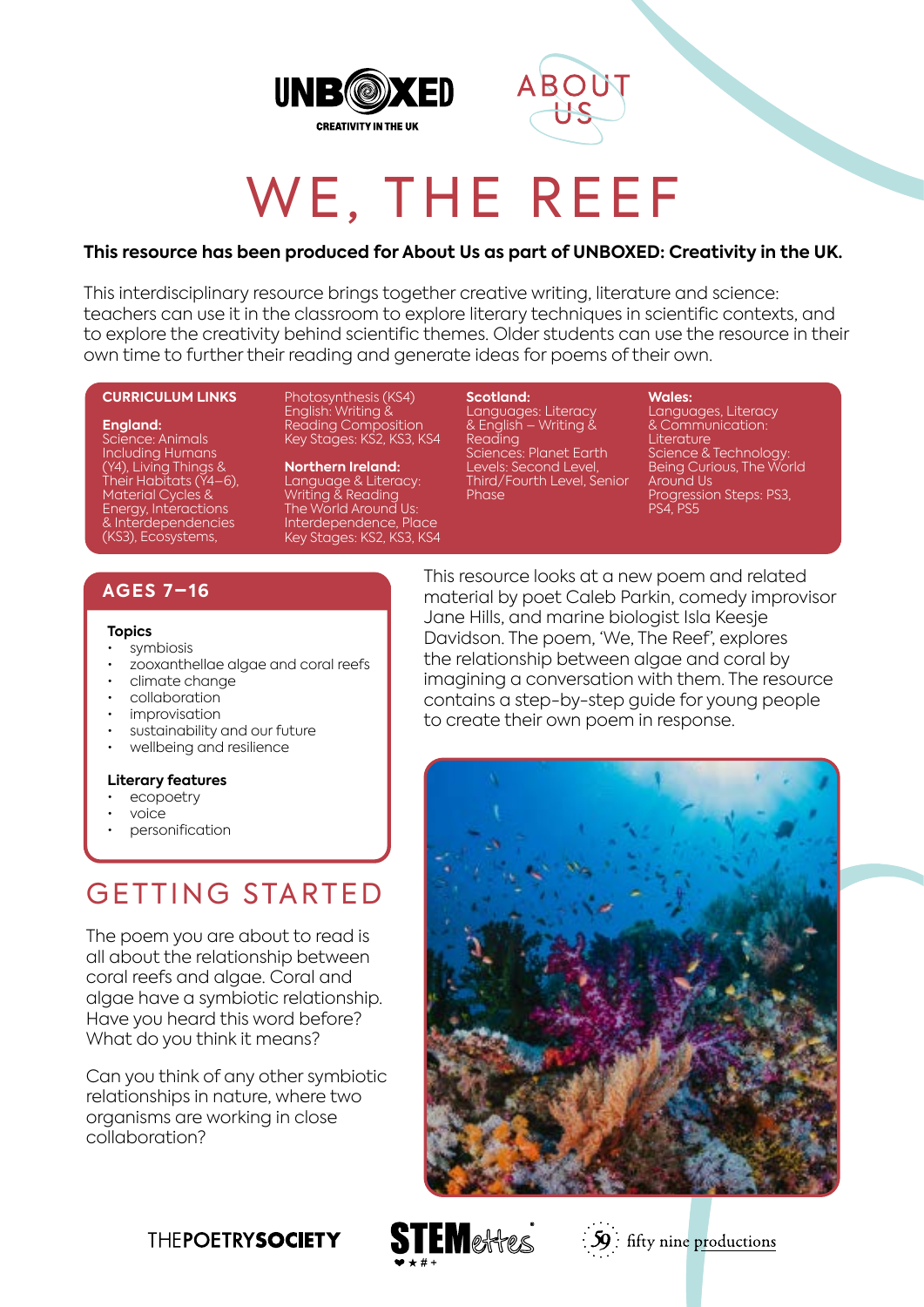# **WE, THE REEF**

### **two recorded Zoom conversations**

### **I. Human / Coral**

*What makes you happy?*

A day full of sunshine, cool waves. Not those hot, muggy, sea-salt-heavy days that take so much energy. Then, I don't spend time with Algae and we don't get on. I like to reach out, snack all day.

### *What are you worried about?*

The reef is too intense. Family ties we've had for 10,000 or millions of years are heated to their limits.

We can't live without each other but can't face being together anymore.

*How do you see your future?* 

That depends. We, The Reef. are willing to make some changes: we're dynamic, adaptable.

If you would take one step forward, we could do the same. But when it takes 10,000 years, polyp to Coral, we need time: I like to take my time.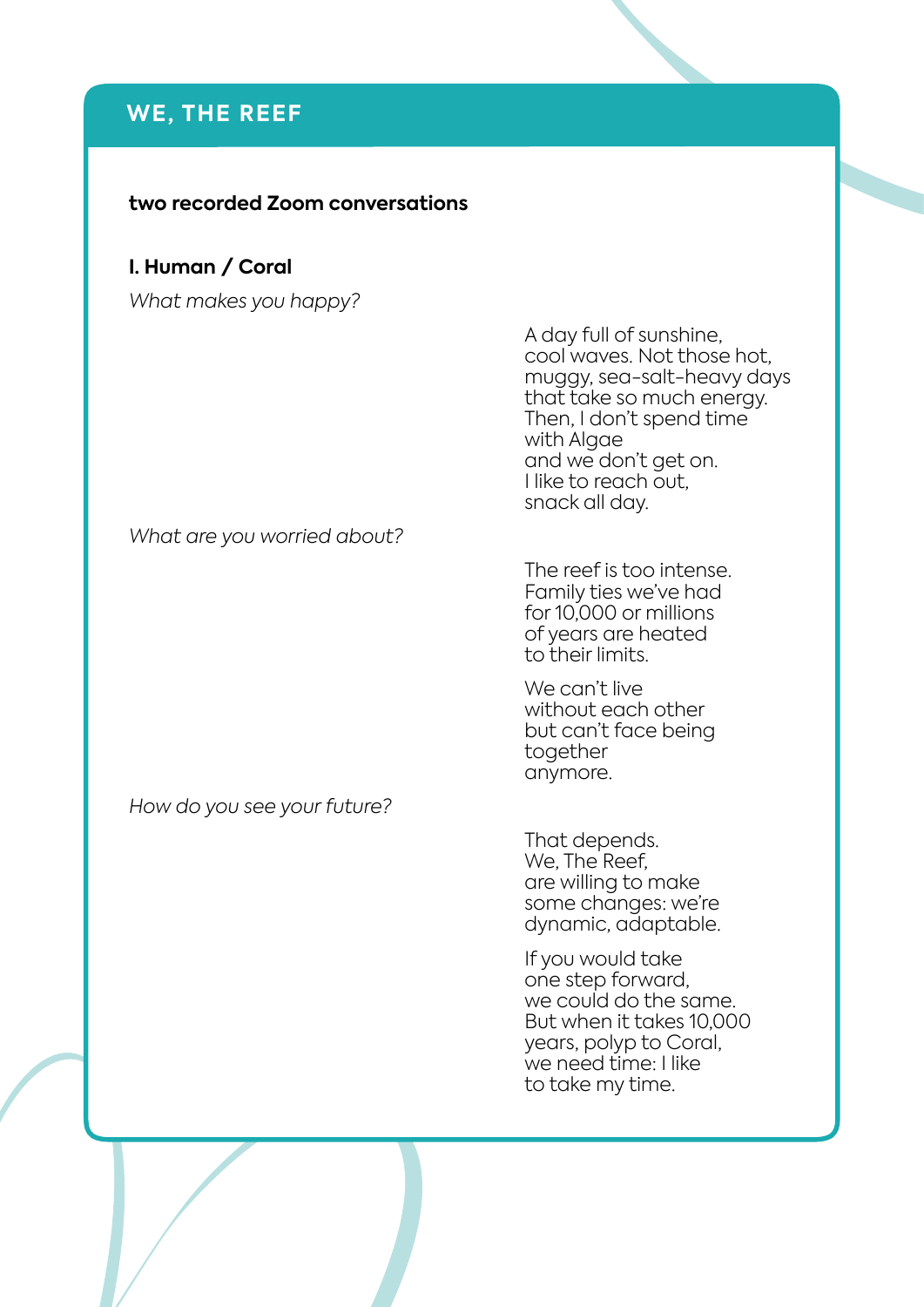### **II. Algae / Coral**

*Usually in our relationship I feel really held. Coral is my safe space. But lately, things have heated up, so I've been out the house more often. It's too hot, too hot for me.* 

> Algae, it's really hard to hear you say I'm not there: I am still here, trying to protect you. I want to hold you lift you up to the light, to what you can become.

*I don't think it's Coral's fault, the wider situation in the world has made things stressful and then I let out my toxins.*

> I know this is bigger than you, the way you lash out, but your reaction hurts. Pushing you out is the only way to survive that toxicity.

the very one we need when we've learned to grow through this world

*It's scary, the world making us lose* 

together

*and protect each other and celebrate each other*

> and they're making you hate me

*me hate you*

and that's just cruel

*it's cruel*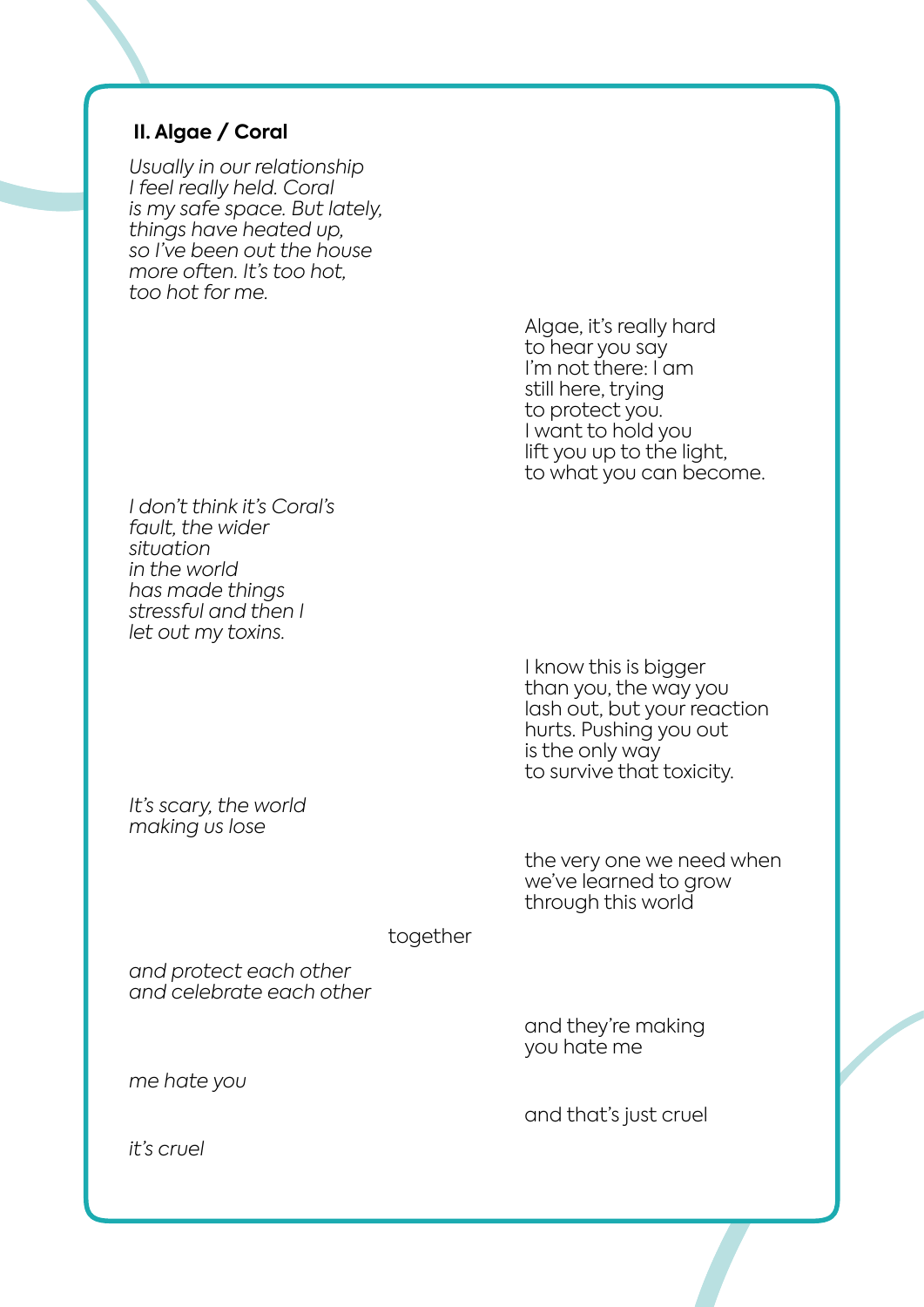# **FIRST THOUGHTS**

Take a moment to read through the poem on your own. Now try reading it with a partner or a family member, each person taking on a different voice in the poem. What is the poem about? Does this seem like an unusual poem to you?

# **HOW WE MADE THIS POEM**

'We, The Reef' is a collaboration between me – poet, Caleb Parkin – Jane Hills, a comedy improvisor, and Isla Keesje-Davidson, a marine biologist. We wanted to show how different artforms and interests could connect to create something new.

Often, we hear about animals competing or eating each other. But not all relationships in nature are competitive: there are also various relationships where both organisms benefit, and these are called **'mutualistic**'. By collaborating to create this poem, we hoped to demonstrate our own version of mutualism, turning conversations into poetry.

Isla talked to me and Jane about the ways coral and algae work together in their environment, the coral reef. The algae are specially adapted to live within the structure of the coral, where they **photosynthesise** – in other words, turn sunlight into energy – and pass on that energy to the coral. In this way, both organisms benefit from working together.

But as seas warm, some **zooxanthellae** algae respond by releasing toxins, which leads to their being ejected by corals, at which point corals become pale and colourless. This is called ['coral bleaching'](https://oceanservice.noaa.gov/facts/coral_bleach.html): the coral is not dead, but waiting for healthy algae with which to continue its relationship. But sadly, after a time, the coral will perish. This is a major issue for reefs, habitats which support around 25% of the ocean's fish (source: [NOAA](https://www.noaa.gov/education/resource-collections/marine-life/coral-reef-ecosystems)).

# **READING THE POEM**

Read the poem again and spend a few moments thinking about it. Now discuss these questions with a partner or, if you're reading this resource independently, jot down some notes.

- In what way does the structure align with the topic of the poem?
- What is the role of the different voices? How might this poem be different if it represented a single point of view?
- Why do you think it is important that the different voices address one another directly?
- The poem uses **personification** to give the coral and algae voices. Personification is when we attribute human characteristics to something non-human. How do you think this technique makes us think about algae and coral differently than if we were reading a purely factual text?
- How would you describe the tone of the poem?
- Does the poem make you think about the climate crisis? How does it make you feel?

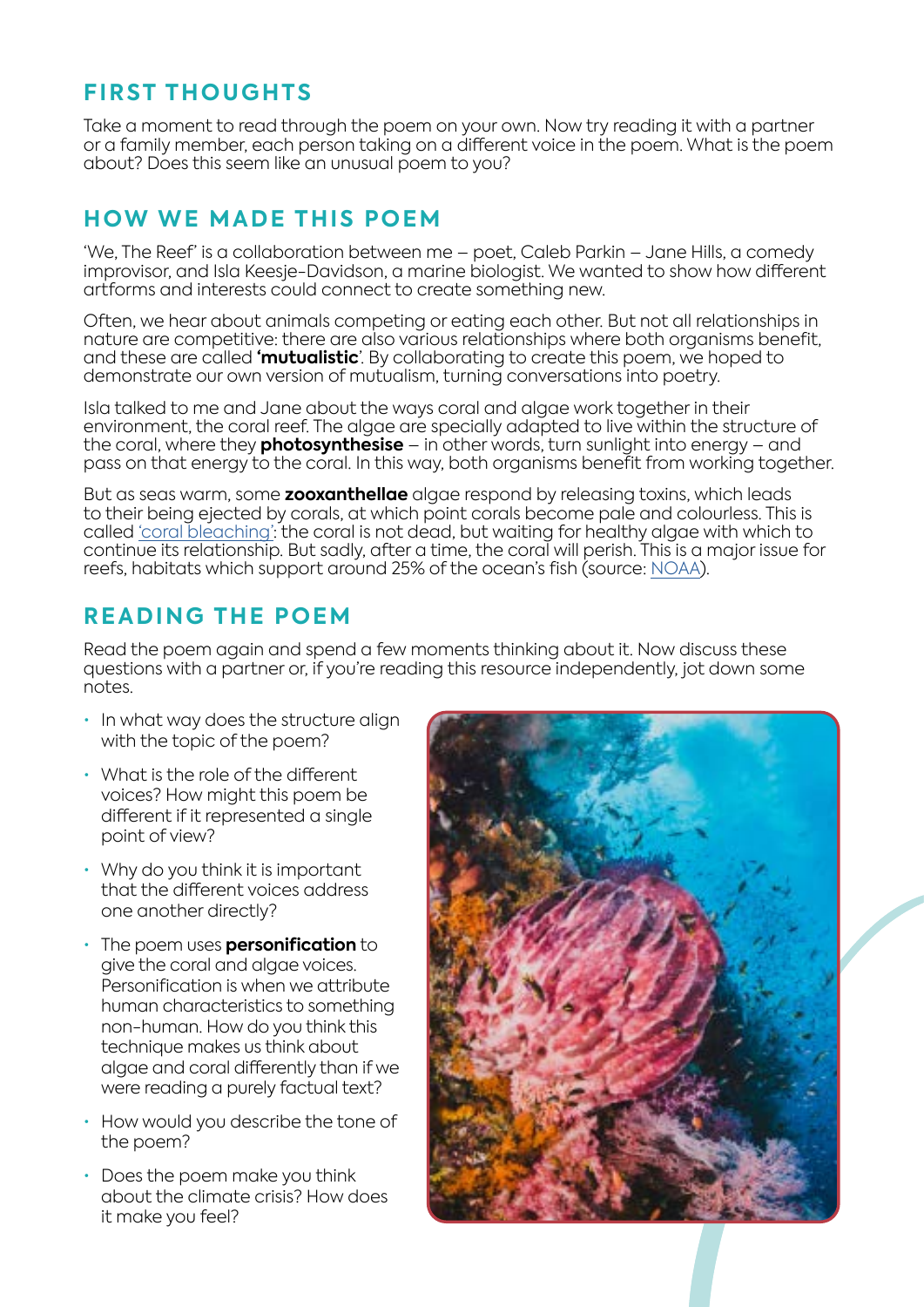# WRITING YOUR OWN POEM

Here is how you can make your own poem around this, or other, mutualistic relationships.

## **STEP 1. FACT-FINDING AND MIND-MAPPING** (20 MINUTES):

Research is a big part of my writing process. I like to read articles, watch videos on YouTube and read non-fiction books and articles, to inspire my poems – especially around nature and the environment.

If you'd like to learn more about mutualistic relationships, then you could look at [this Natural History Museum site on eight mutualistic relationships](https://www.nhm.ac.uk/discover/mutualism-examples-of-species-that-work-together.html), from pollinator bats with pitcher plants, to clownfish (yes, like Nemo) with sea anemones.

Choose one you're interested in, then create a list or mind-map of what you've found out.

Consider:

- **Who**'s involved? Find out about the animals/organisms.
- **What** happens during this relationship and **when** do they interact?
- **Why** do they have this relationship (i.e. what's in it for both of them)?
- **Where** is this environment and what's it like? Imagine it using all your senses.

# **STEP 2. HOT SEATING – IN PAIRS OR THREES** (15 MINUTES):

Hot seating is an approach where someone becomes a character, then other people ask them questions – a kind of fictional interview. It's called 'hot seating' because the person being interviewed is put in the hot seat!

### If you're **being interviewed**:

- Now you've got some facts to work with, one of you is going to be, for example, a clownfish: you'll respond as if you are that creature.
- You'll be imagining, *What if I were a clownfish?,* responding as if you were one. *What then?*
- You'll have your research to inform your answers, but anything you don't know make up! Or explain why you don't know it. Try to stay in character.

If you're the **interviewer**, you could ask:

- What can you see / hear / taste / feel / smell?
- What makes you happy?
- Tell me about your relationship with...
- What's your struggle what is challenging in your world?
- How do you see your future?

But see what other questions you think of while you're talking to the clownfish, or bat, or...

If you have a recorder on a smartphone or another device, it could be really helpful to record your hot-seating.

If not, work in threes and the third person will write down some key phrases which come out of the process for you to use in your poem.

### **Top Tips and Tech Tips:**

- If you're working on Zoom, you could enable the transcription and use this as the basis of a poem
- Keep your improvisation to a few minutes only! Trust me, it's surprising how much material this will create and then you'll need more time to edit down to a poem…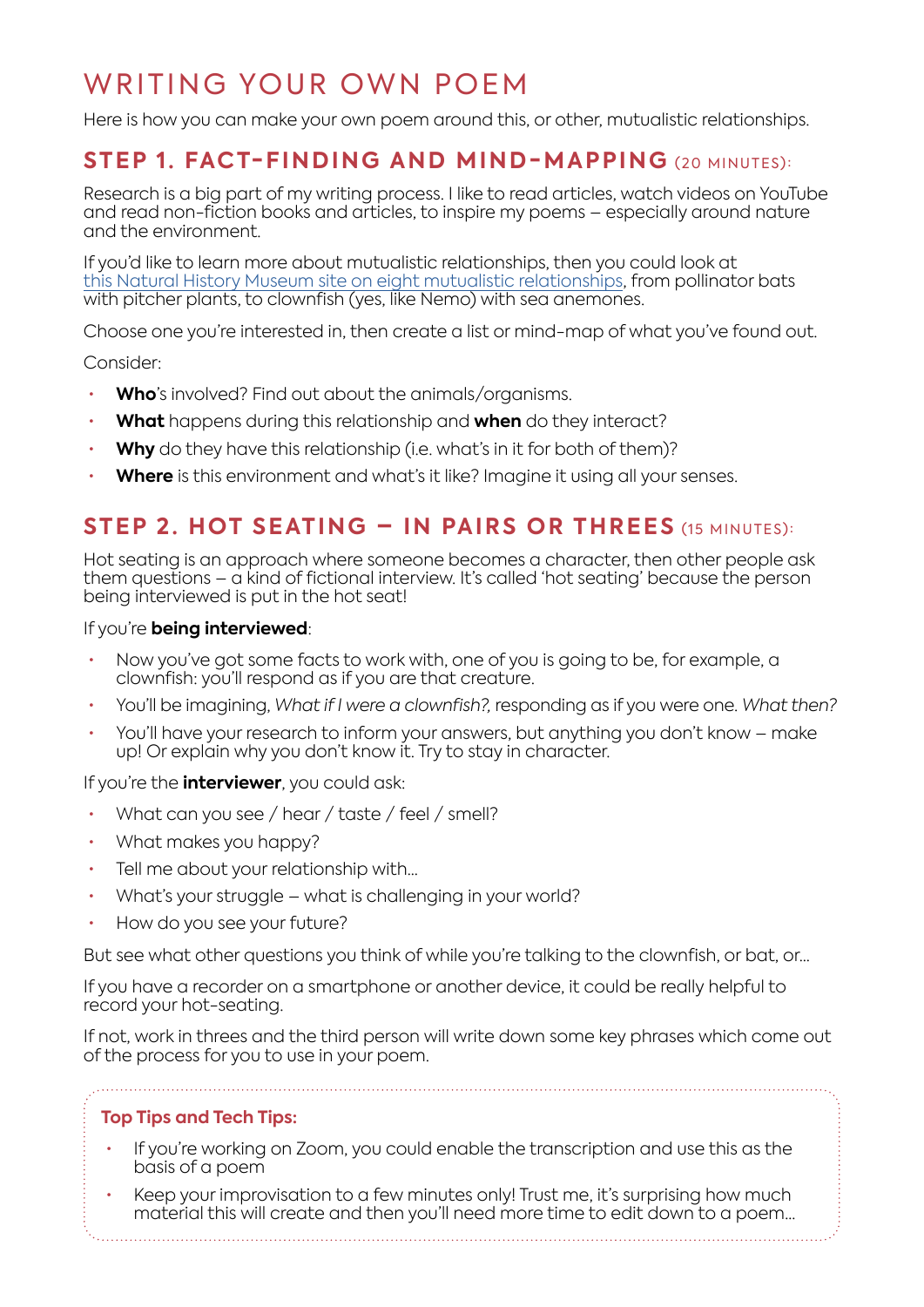

# **STEP 3. CREATING A POEM** (30+ MINUTES):

- If you recorded your hot seating, listen back and type out the bits which stood out as interesting, exciting, memorable
- Add in line-breaks and see if you can make each line interesting in some way
- Focus on the concrete and sensory images from what you said things you could see, hear, taste, touch, feel
- If you didn't record it, talk through the notes from the documenter in your three to see what stands out.

### **IMPROVISING INDIVIDUALLY** (TIMINGS AS ABOVE, BUT SOLO!):

#### **saying Yes, and –**

'Improvisation' means to create something unplanned or without preparation. When we write on our own, using our imaginations, we're often improvising too – seeing where an idea takes us.

One approach in improvisation is to use, *Yes, and –* , which is when you say 'yes!' to each new idea that occurs to you, AND you expand that idea until a new idea is created. By accepting everything your imagination suggests and allowing it to grow, you'll keep extending your idea and the world of the poem. If you say *No, but –* you'll cut your writing off before you get to the good stuff! So even when it's really silly – especially when it's really silly – *keep going anyway.*

Try the above activity – researching, mind-mapping and then writing – but working on your own. Interview yourself! See what happens when you are both interviewer and creature being interviewed, or perhaps be the voices of both organisms in that relationship.

Set a timer for 10minutes and write, write, write. Then edit what you've got afterwards.